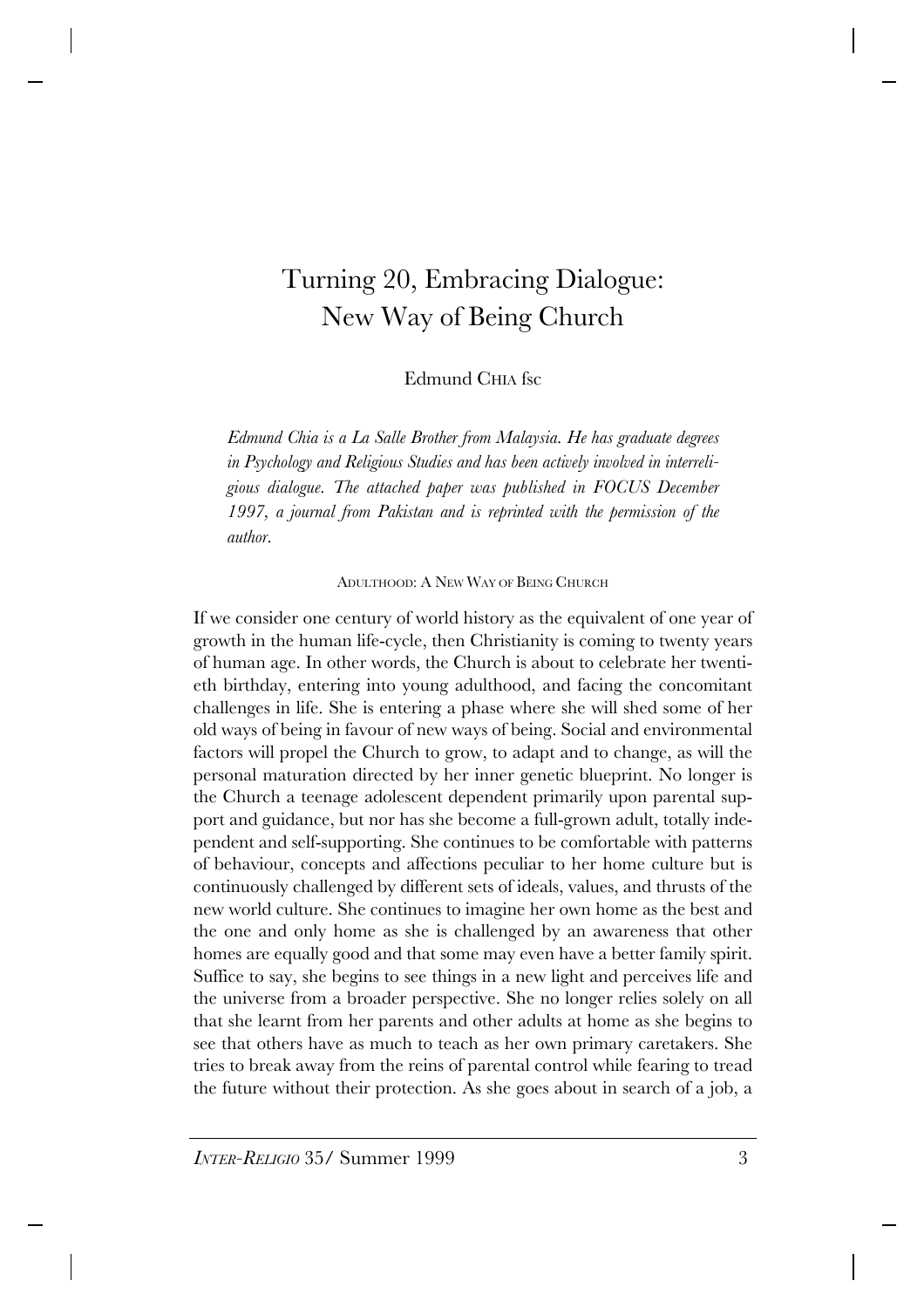life-vocation and a life-partner to make a new home, she cannot but experience this conflict between the old and the new, the past and the present, the known and the unknown.

In short, she is in a period of transition, a transition from the stability of home-life to the unpredictable work-force and new world. It is a time between parenthesis, a time between eras. A time where the present is bracketed off from both the past and the future. It is neither here nor there yet. The secure past of the absolute and "either-or" phase has not yet been surpassed. Neither has the future of ambiguity and "both-and" phase been arrived at yet. The known past is held on to with a loosening grip, while fear of the unknown future prevents it from taking that leap forward. It is in this context that prophets will come by way of persons who dare to address this "in-between" period with creativity, daringness and foresight. It is they who will pave the way for a "*New Way of Being Church."* It is they who will invite the Church to face the new challenges with courage and to look upon this new crisis of identity as opportunities for growth. It is they who will help bridge the gap between the old and the new by appropriating from Scripture and Tradition to reconstruct a new way of being Church which is relevant to the developments of modern society and in harmony with the pluralistic cultures of our time.

### DIALOGUE AS LIFE-OPTION

Just as every person reaching adulthood has to make fundamental decisions about her/his life-options, the emerging adult Church is also confronted with this crisis of fundamental options. For the individual this will involve decisions about career, lifestyle, friendship types, hobbies, location of work and home, life-mate and family size. Whereas, for the Church it will mean decisions about spirituality, mission thrust, administrative styles, participation of the laity, social mission, option for the poor, inculturation, attitudes towards the world, towards other Christians, and towards other religions and a host of other concerns. While all of these ought to be the concerns of the universal Church, the Church in Asia in particular has to definitely make a fundamental decision with regard her attitude towards other religions. Not only because Christians number no more than two or three percent of the population of Asia, but more so because it will be the Asian Church, if anyone at all, who will lead the way towards a more progressive attitude towards the other religions of the world. It is, as it were, the Holy Spirit specially ordaining the Church of Asia to show the universal Church what it really means to be living in harmony with the other great wisdom and religious traditions of humankind. It is a fundamental decision which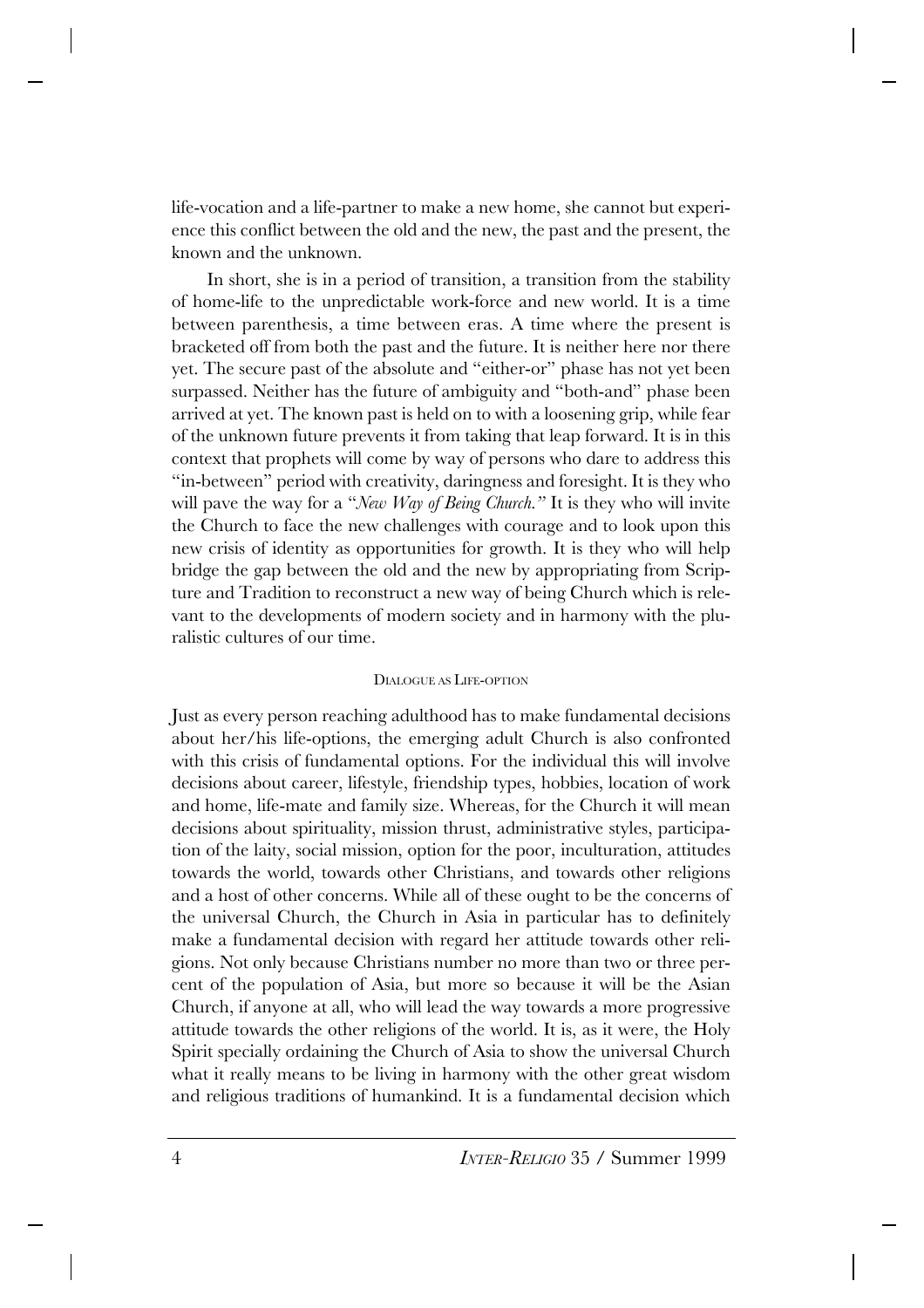will probably include a life-option to be in constant dialogue with the great religions of the world. Implicit in this dialogue will be the continuous search for the true meaning and relevance of Christ, Christianity and the Church in a multireligious and multicultural context.

And so, as the universal Church in preparing to enter the Third Millennium has announced the year 2000 as the "Great Jubilee," a year of special joy and thanksgiving for the grace of the salvation brought by Christ, it will do us well to reflect upon this in the context of Asia. If Jesus Christ is the same yesterday and today (Heb 13:8), this reflection is especially important in Asia where the majority of the population go on with life, independent of Christ. So, while the Church in Asia is more concerned with why Christianity has not made a more significant impact in its peoples, the question which the universal Church seems to be asking is regarding Christianity's attitude towards the various religions of Asia. Perhaps the question which should be asked is how Christ and Christianity can fit more appropriately into the religiously pluralistic Asian world. Or, instead of asking what Christianity can assume and adapt from other religions, isn't it more important to ask how Christianity can adapt itself to Asian religiousness in order to become more relevant? Such questions will shift the focus of attention from the Church to the context of Asia. In light of recent developments in theological thought and recent ecclesial pronouncements about Christianity, Christ, the Church, and its attitude towards other religions, such questions are not completely out of line. Even if straightforward answers are not forthcoming, it is important that the correct questions continue to be asked. On her part, the Church will have to be more dependent upon divine guidance and be open to the promptings of the Holy Spirit, who blows where it wills (Jn. 3:8), and even in and through the other religions of the world. Dialogue with them will probably be the means where some of these questions will be answered.

### PREPAREDNESS FOR DIALOGUE

While the idea of dialogue with the religions of the world is a recent phenomenon, one can attribute it's impetus to certain factors, from both within and without the Church. This is likened to the epigenetic principle where individual development is contingent upon both the socialenvironmental factors as well as the inner genetic blueprint and programming. The nature of development is therefore a product of the external and internal forces for change. This is very much what is happening to the Church especially with the socio-cultural or environmental changes of the last two centuries and more so with her own internal maturation of the last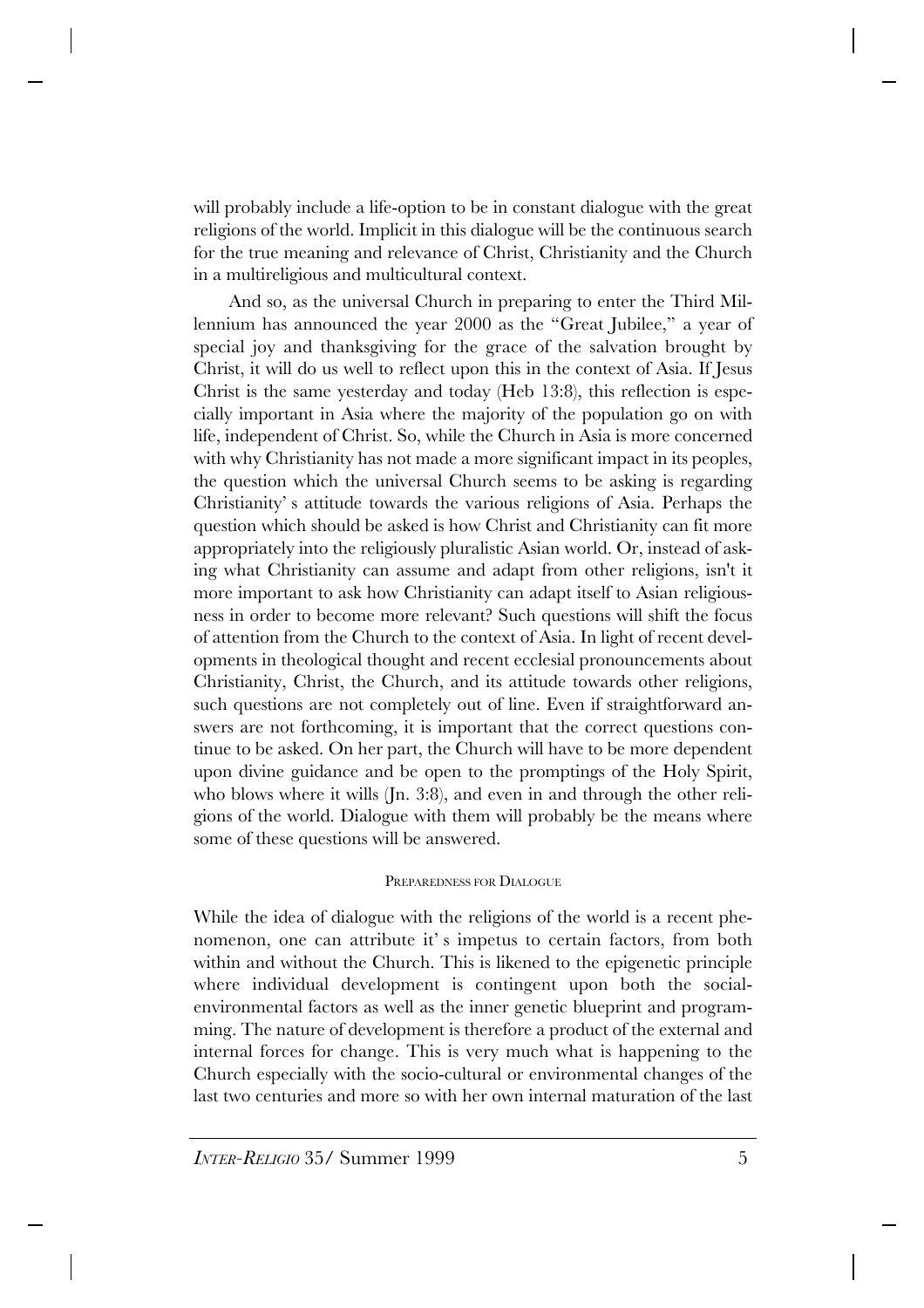50 years. It is, as it were, the periods since her 18th birthday that societal changes had the greatest impact and the periods since her 19th birthday that the Church's growth spurt facilitated the praxis of dialogue.

## *(i) Environment: Extra-ecclesial factors facilitating dialogue*

Because present-day Christianity is very much conditioned by the Western world, "the shift in the understanding of the structure of reality and in the understanding of truth that has taken place in Western civilization and beyond throughout the nineteenth and twentieth centuries" has had a great impact on the Church in general and Christian theology in particular. While previously truth was understood in static, absolute, exclusivistic, monologic, and "either-or" terms, the shift has made for understandings more in dynamic, conditional, perspectival, interpretive, dialogical and in "both-and" terms. The classicist and absolutist views in metaphysics, epistemology, and the various branches of philosophy are giving way to more mutual, relational and dialogical views. The advent of historical consciousness, hermeneutics, the sociology of knowledge, developmental psychology, and other fields of study have in part been responsible for this paradigm shift. The consequence of this shift is the relativization of all forms of knowledge including religious knowledge and faith. As such, dialogue with other forms of faith and religious knowledge has become an imperative if one is sincere about the search for Truth.

Of more recent years, there has been a surge of knowledge in the world about religions. Not only do we now have access to books, information, scriptural texts, and ideas about one's own religion, we can also get those of other religion's with relative ease. Technological advances, the internet, websites, CD-Roms and others have escalated this a hundred-fold. Today, the study of world religions and comparative philosophy of religions are readily available in many schools, colleges and other educational institutions. Translations of the scriptures and holy books of many religions are on sale in numerous bookstores around the world. News reports about religious activities, documentaries on religious practices, and movie films with religious themes abound. There is therefore no escape from this realm of knowledge that other religions exist and have their own intricate symbol systems and institutions. While previously it might have been possible to imagine that only one's own religion is true and exists, the information age of today can easily dismiss that notion as illusory.

More importantly, direct contacts with peoples of other religions have become a reality for most people around the globe. While this may not be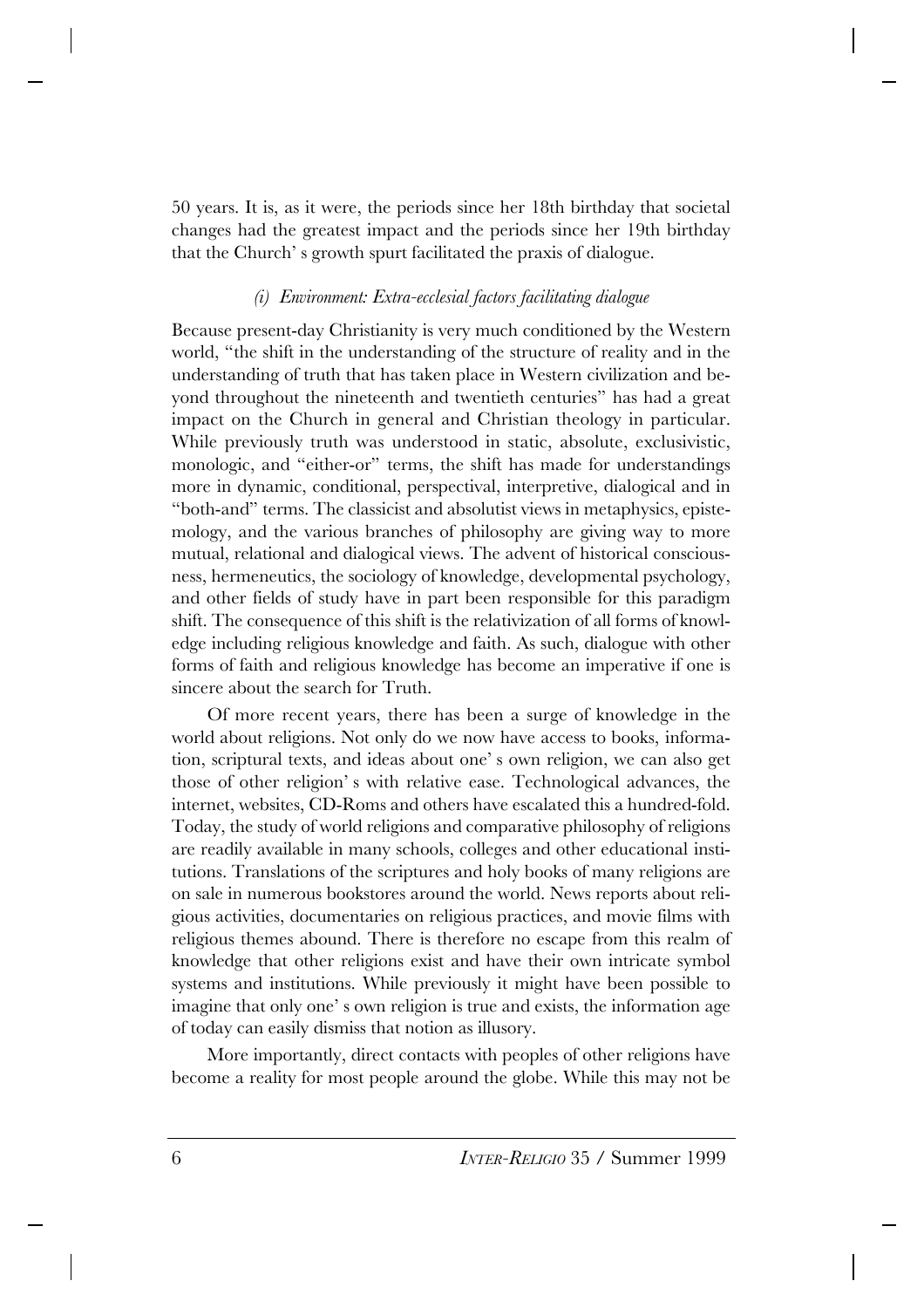a new phenomenon for Asian Christians, who for the most part of the last two millenniums have lived side by side with persons of other religions, it is a rather new experience for those living in the Western world. But, because the Church in Asia has, until very recently, been more a Western Church transplanted into Asia, the fact that Christians lived alongside their neighbours of other faiths for centuries did not have any bearing on universal Christian attitudes and theologies as these were mostly derived from the mother Church from the West. This recent global phenomenon of proximity with persons of other religions is brought about by a variety of factors, from immigration to higher education to tourism and transnational business cooperations. While previously it could have been possible to simply ignore "the other" whom one knew of only from a distance, today the intimate bonds and close friendships are forcing people to apprehend "the other" with greater care and interest. Significant is the fact when one begins to observe "the other" as living whole and holy lives not inspite of, but because of her/his religion. The sincere Christian in her/his search for the fullness of Truth cannot but extend this search into the other religions of the world. Dialogue, therefore, is an appropriate means to this end.

The volatile socio-political climate in numerous countries throughout the world is also one of the major factors leading religions to the praxis of dialogue. Considering that not a few wars and conflicts have been waged in the name of God and religion, religionists are thus duty-bound to address the issue of interreligious conflicts, intercommunal wars and religious fanaticism. The alternative would be to leave these religio-socio-political issues in the hands of politicians and communal leaders, many of whom, unfortunately, have agendas which are less than noble. Thus if religionists do not take seriously this mandate for dialogue, the alternative would probably be none other than death. Another equally important reason for religions to be in dialogue with one another is that of the suffering of humanity and the ecology. Human rights abuses, massive poverty, malnutrition, illiteracy, social injustices, drug addiction, prostitution, slavery, ecological destruction, indiscriminate deforestation, global warming, environmental pollution, acid rains, and a host of other humanly caused curses provide the agenda for dialogue. The magnanimity of these eco-human suffering suggests that dialogue is imperative as no religion can possibly do it alone in this battle against global suffering.

## *(ii) Genetic Blueprint: Intra-ecclesial factors facilitating dialogue*

If we have to look for the innate structures or the inner programming within the Christian tradition which produced the necessary disposition for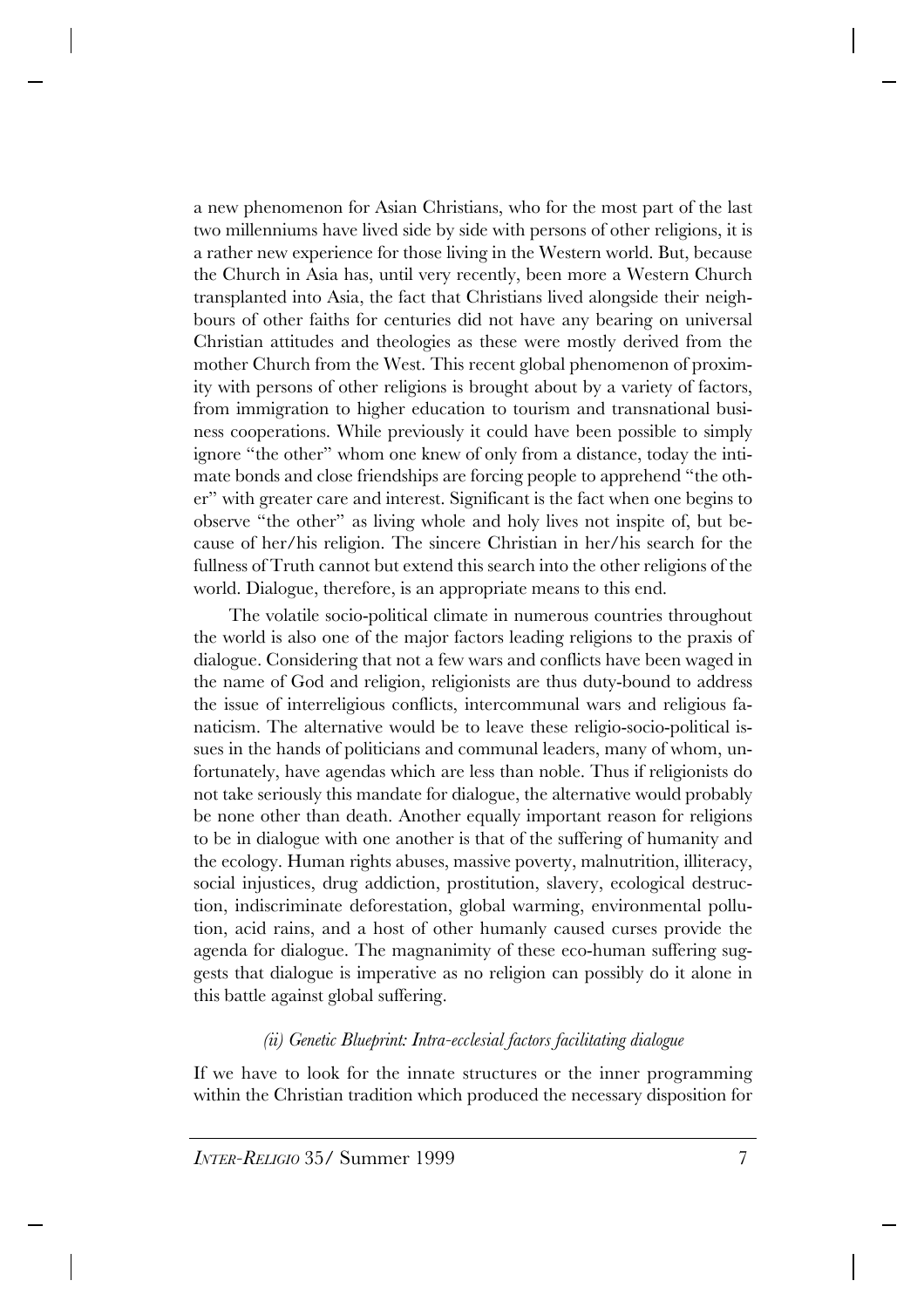the Church to engage in the praxis of dialogue, we will have to begin with none other than the scriptural texts. The most basic motive for dialogue is that God is the "One who creates, upholds, and lovingly wills to redeem all that is" (Gen 1:1; 2Tim 4:6). Moreover, being created in the image and likeness and filled with the Spirit of God (Gen 1:26; 2:7), human beings, whether Christian or not, have a special uniqueness and status in God's plans. "Human beings, that is to say, are uniquely potentiated as bearers of the meaning and truth of God".

In the New Testament, God's plan for the cosmos, as revealed through Jesus Christ, is the reconciliation of all of creation to Godself (Eph 1:9-10; Cor 1:26-27). "There is no one outside this universal salvific will of God for as St. Paul says, 'Our God Saviour,.... desires all men to be saved and to come to the knowledge of the truth' (1Tim 2:3-4)." "To bring this plan to fulfilment, God has been active in the world through the Word and the Spirit from the beginning of times. The Word, through whom all things were made, has been always guiding and illumining humans so that they might not walk in darkness (Jn 1:1-9)." When the Word became flesh, God's plan for the reconciliation of all of humanity was realized as the Word "has in a certain way united himself to each man" (GS 22). Thus, "it was our entire human nature that he assumed" (AG 3) and "His redemptive death too, was for the whole of humankind" (GS 22). Hence, in and through him, God has "reconciled us to himself and to one another" (GS 22).

While there is no doubt enough genetic endowment within Scriptures for the Church to reckon that dialogue with the other religions of the world is essential to discover the fullness of God's plans, it was not until the last fifty years that this came to be. This was a result of several factors. For one, Origen's rigid interpretation of Cyprian's affirmation of "Extra Ecclesiam nulla salus" (no salvation outside the Church) which dominated most of Christian history was officially condemned by the Church's pastoral magisterium in the year 1949. But a more significant event was the Second Vatican Council, summoned by Pope John XXIII for the purpose of *aggiornamento* or renewal. The Council, meant to update the Church, opened its windows to allow fresh air into the stuffy rooms of the Church. "The Council fathers accepted the challenge, and constantly spoke of the 'signs of the times' as an expression of the will of God (UR 4; AA 14; GS 4, 11; PO 9).

Specifically, in the area of "dialogue," it was Pope Paul VI (John XXI-II's successor) who brought it to the fore in his very first encyclical *Ecclesial suam*, published in 1964. It was in *Ecclesial suam* that the term "dialogue" is found for the first time in any Church encyclicals ever. This is by no means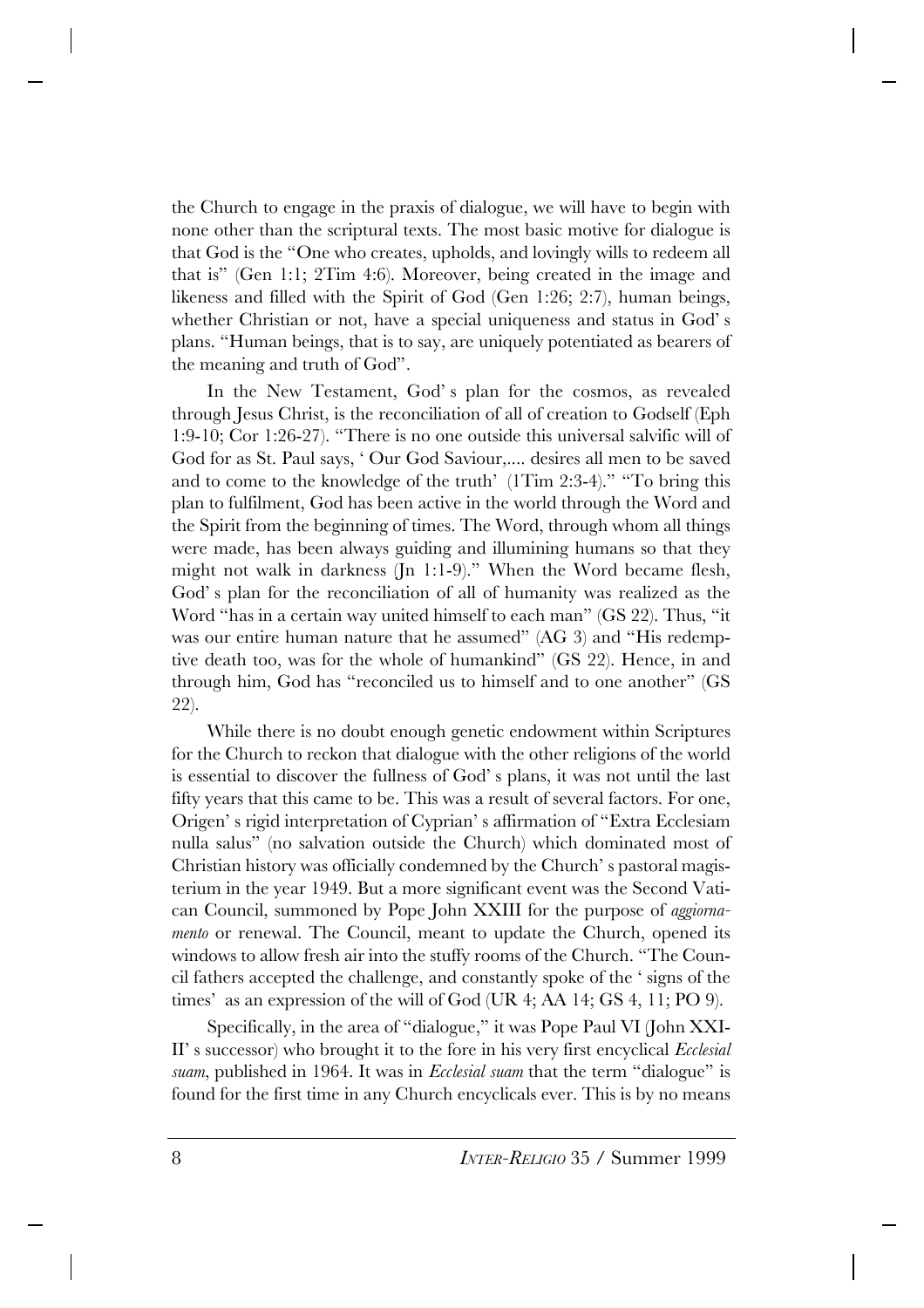insignificant, as it implies the Church acknowledges it has something to learn from the outside world as well. No one who believes s/he has the full possession of Truth would ever think of engaging in dialogue. "Dialogue is demanded nowadays," (ES 78) writes Paul VI. "The dialogue of salvation was opened spontaneously on the initiative of God: He loved us first" (ES 74). Paul VI then goes on a little further to proclaim that "Dialogue is, then, a method of accomplishing the apostolic mission" (ES 99). With respect to other religions, Paul VI states unambiguously that "We recognize and respect the moral and spiritual values of various non-Christian religions, and we desire to join with them in promoting and defending common ideals of religious liberty, human brotherhood, good culture, social welfare and civil order" (ES 112). Subsequent documents of Vatican II contain even more explicit statements vis-a-vis other religions of the world. Specifically, *Nostra aetate* (NA), *Lumen gentium* (LG), *Gaudium et spes* (GS), *Dignitatis humanae* (DH), and *Ad gentes* (AG) make direct references to them. For example, there is mention of the need to recognize within religions "elements of truth and grace" (AG 9), "treasures which the bountiful God has distributed among the nations of the earth" (AG 11), "a ray of that Truth which enlightens all men" (NA 2) and recognition of the work of the Holy Spirit (GS 11; AG 4) and the presence of "Seeds of the Word" (LG 17; AG 11). The Council also promotes an attitude of profound respect toward the religions of the world (AG 10) and specifically names and describes the values in each of the major religions (NA 2). It encourages dialogue and collaboration (NA 2) with these religions for it is through dialogue that Christians can "receive the inspiration of the Spirit and follow them ardently" (GS 92).

This new wind of change which happened at the universal Church level began to see its fruits at the local and regional episcopal conferences. Specifically, in Asia, as a follow-up from Vatican II, the bishops at the first Asian Bishops' Meeting in Manila in 1970 expressed that "we are more than ever convinced that dialogue with our fellow Asians whose commitment is to other faiths is increasingly important." They then pledged themselves "to an open, sincere, and continuing dialogue with our brothers and sisters of other great religions of Asia, that we may learn from one another how to enrich ourselves spiritually and how to work more effectively together on our common task of total human development."

Since Vatican II numerous other documents and statements affirming dialogue have been pronounced. But here, a look at the present Pope's attitude might also shed more light on the importance and urgency of dialogue with the other religions of the world. In a delivery on 5 February 1986, Pope John Paul II reminded, "By dialogue we let God be present in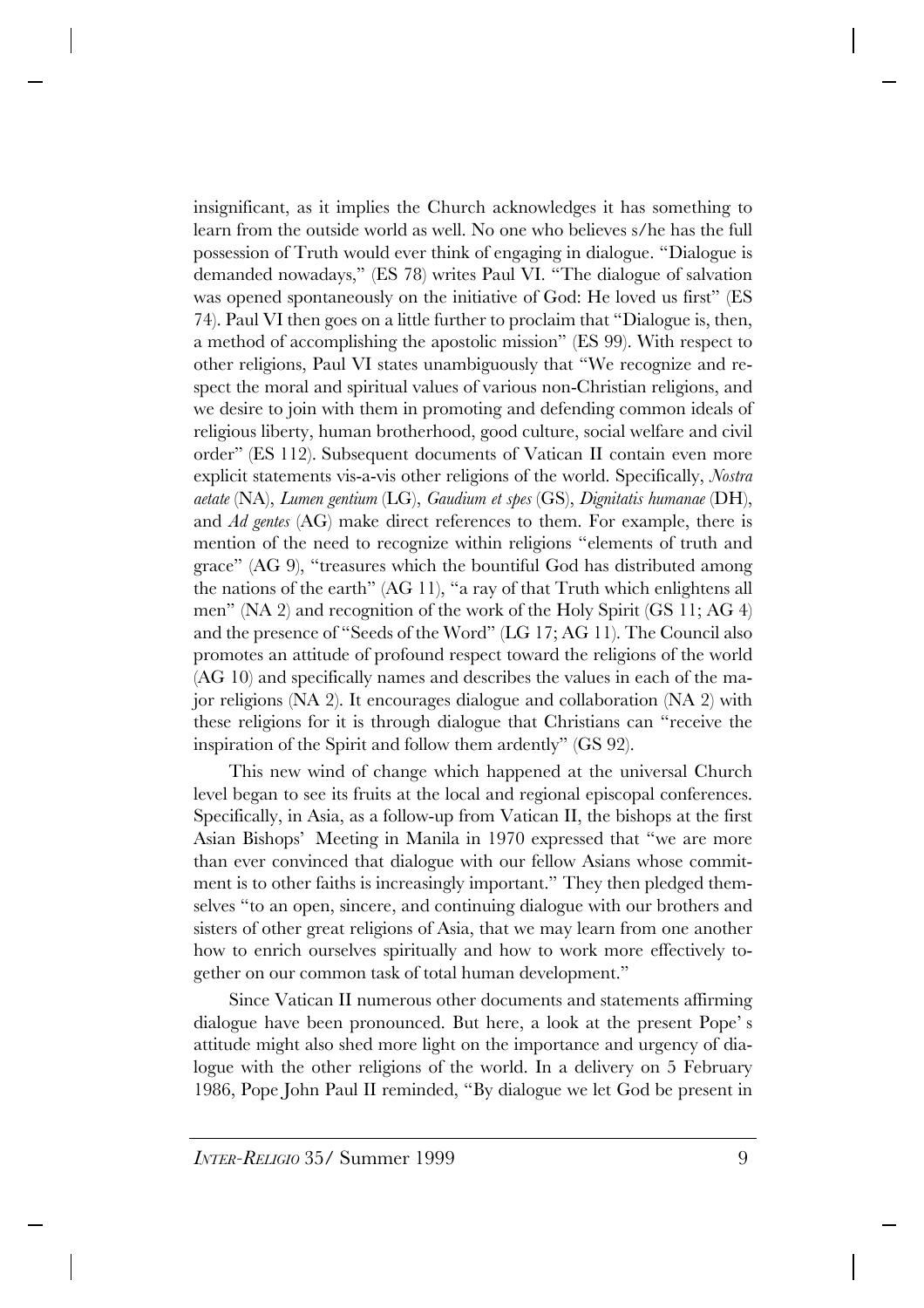our midst, for as we open ourselves to one another, we open ourselves to God." Then, on 28 April 1987, John Paul II proclaimed, "Interreligious dialogue is a work desired by God and is an integral element of the Church's evangelizing mission." When in Indonesia in 1989, he urged, "Respectful dialogue with others also enables us to be enriched by their insights, challenged by their questions, and impelled to deepen our knowledge of the truth. Far from stifling dialogue or rendering it superfluous, a commitment to the truth of one's religious tradition by its very nature makes dialogue with others both necessary and fruitful."

#### THE PROCESS OF DIALOGUE

We have thus far been discussing the importance of dialogue and the various factors, intrinsic and extrinsic to the Church, that have prepared the way for it. But what actually is entailed in the Church's dialogue with the other religious traditions? What does it really mean to be engaged in the praxis of dialogue? What is the process like? What are some of the conditions imposed on those entering into dialogue? And what might be the price of dialogue?

In attempting to answer some of the above questions, Leonard Swidler's "Dialogue Decalogue" or "Ground Rules for Interreligious Dialogue" will be used unsparingly. To begin with, dialogue is a "conversation between two or more persons with differing views, the primary purpose of which is for each participant to learn from the other so that both can change and grow." John Paul II has it in his 1990 papal encyclical, *Redemptoris Missio,* that dialogue is "a method and means of mutual knowledge and enrichment" (RM 55). Hence, dialogue is about mutual learning, changing and growing. This happens precisely because there are real differences between the other's religion and mine. These differences are the "stuff" or ingredients for learning. Upon learning the new "stuff" one would have changed as a result of new insights gained and grown as a result of new attitudes formed especially with regard the "other" and her/his religion. But, in no way is it suggested that we may force or induce the other to learn, change or to grow. It is a totally voluntary process, a process which must be respected by all who come to the dialogue table. But, by the very fact that all who come to the dialogue table would have the intention of learning, changing and growing, the question of forcing change should not even arise.

Next, for learning to take place, the partners-in-dialogue have to be committed to witnessing their respective faith. The 1991 Vatican document, *Dialogue and Proclamation*, is emphatic that dialogue requires "a mutual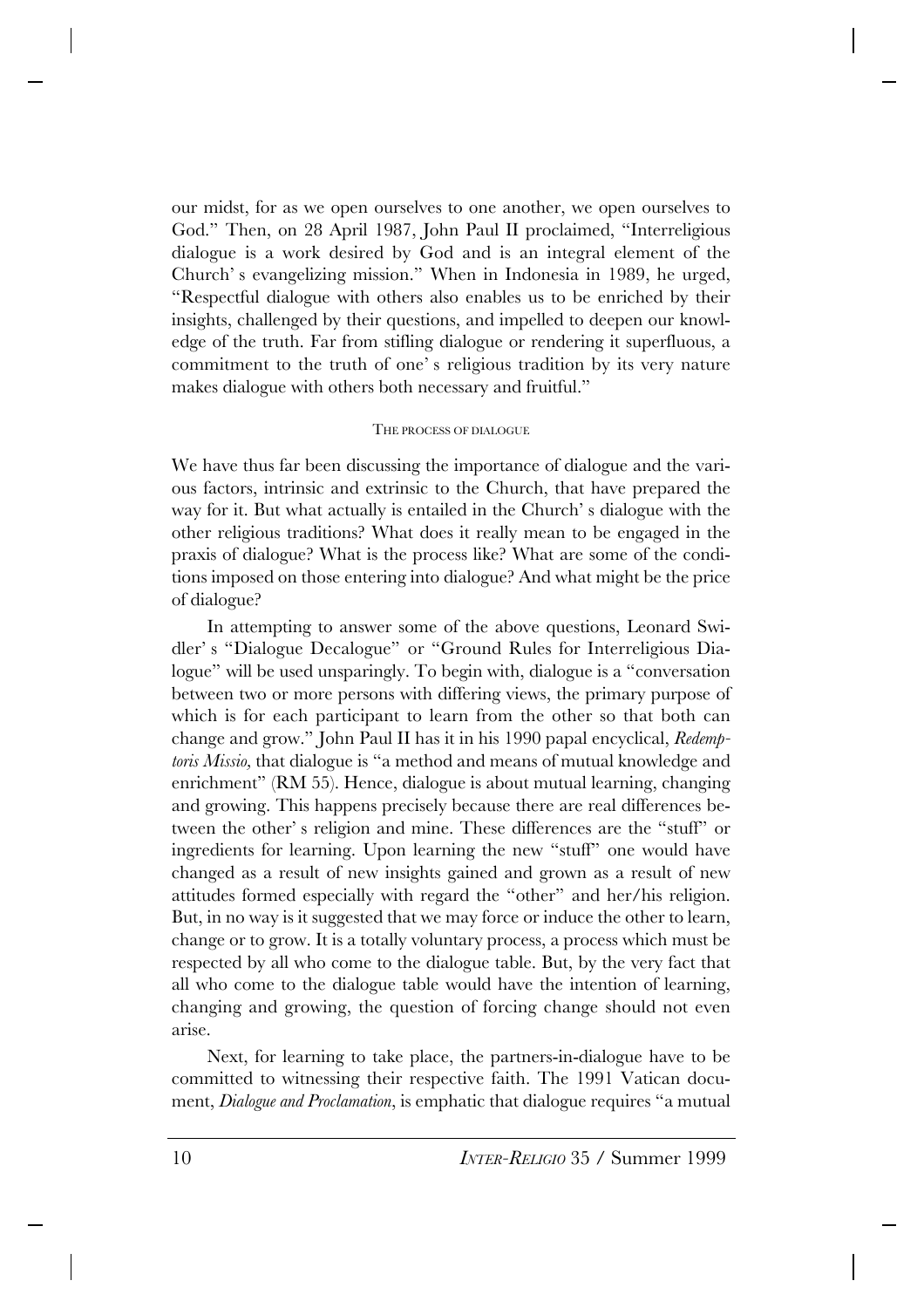witness to one's beliefs and a common exploration of one's respective religious convictions" (DP 40). In other words, we do not enter into dialogue with the intention of learning only. We also need to give witness to our own beliefs. We do this not with indifference, but with full passion and conviction. Yes, we want to persuade our dialogue partners to know, understand, appreciate, and believe in what we believe. "We want our partners to see what we have seen; we want their lives to be touched and transformed as ours have been. Yes, let me use the offensive word: we want to *convert* our partners." But this conversion is not so much a "winning-over" as it is a "sharing-with." The outcome is not so much "win-lose" as it is "win-win." Just as you are able to convert me, I, too, am able to convert you. We both go away excited about our personal "success" as we also go away "converted" by the other. We are both mutually enriched and mutually transformed. We both leave the dialogue table with broadened horizons in our perceptions and understandings of "the other," and her/his religion, as well as about truth and life in general.

For learning and witnessing to take place, "[each] participant must come to the dialogue with complete honesty and sincerity." There are no half measures here. "Conversely, each participant must assume complete honesty and sincerity in the other partners." That is to say, the praxis of dialogue entails the cardinal virtues of trust and honesty, without which there will be no dialogue. If this prerequisite is ensured, even if very little is learned or very few changes occur, the fact that dialogue has facilitated honesty and trust between the partners-in-dialogue is itself a good enough reason to promote it. Like Maryknoll missioner Bob McCahill whose primary mission objective is the building of trust and friendship as he lives amongst rural poor Muslims in Bangladesh, a primary aim of dialogue is also the building of trust and friendship in an environment which is often lacking in these basic ingredients for peaceful existence.

Another condition for dialogue is that participants, besides engaging in inter-religious dialogue, must also engage in intra-religious dialogue as well. Put another way, while dialoguing with persons of other religions is important, of equal importance is the dialogue with persons from within one's own religious tradition. Thus, Christian interreligious dialoguers have also to be in constant dialogue with other Christians within their community. This is because the learning, change, and growth envisaged in dialogue is not so much in reference to the individual as it is to the community. Thus, dialogue is a "corporate" activity, and not a personal one. Besides representing one's own community, one also has the responsibility to return to share the fruits of dialogue with them.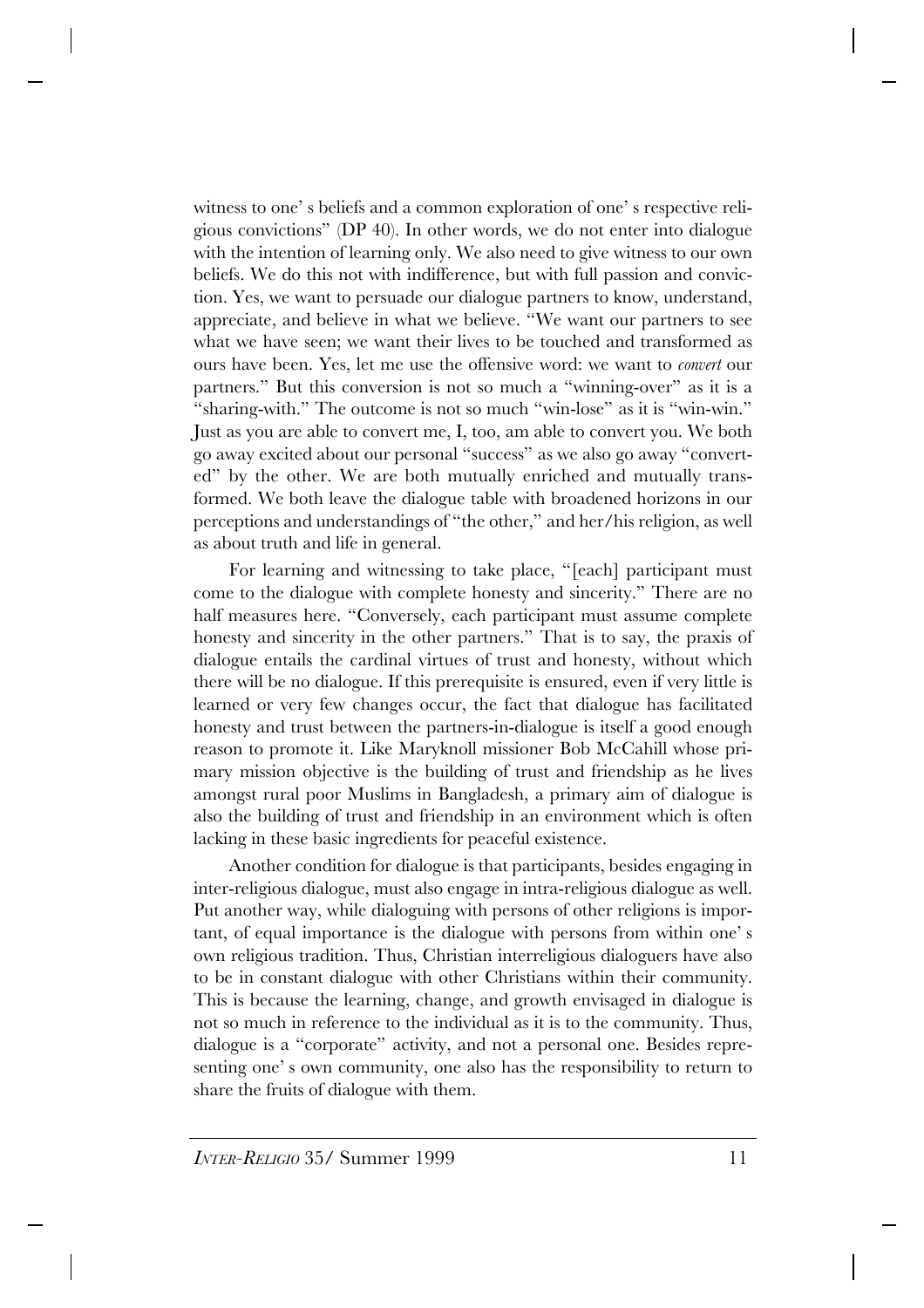Flowing from this, persons entering dialogue should also "be at least minimally self-critical of both themselves and their own religious or ideological tradition." Thus, if one enters into interreligious dialogue with the belief that one's own tradition has all the correct answers and nothing can ever be false, then one has shut out learning. For, learning is not only about "the other" or the other's religion, but learning is also very much about oneself and one's own religion. *Dialogue and Proclamation* puts it this way: "The way Christians understand their religion and practice may be in need of purification" (DP 32). In this respect John Paul II also acknowledges that "other religions constitute a positive challenge to the Church" (RM 56). As we learn more about "the other" and her/his religion, we also re-view ourselves and our own religion. If revision and change are called for, in all honesty one will have to revise and change. *Dialogue and Proclamation* is no less assertive as it states that dialogue is about "the will to engage together in commitment to the truth and the readiness to allow oneself to be transformed by the encounter" (DP 47). The document even goes a little further to spell out what could even happen: "In this process of conversion, the decision may be made to leave one's previous spiritual or religious situation in order to direct oneself toward another" (DP 41). In simple terms, the search for Truth knows no bounds, even if it means converting to another religion.

### THE "PRICE" OF DIALOGUE

Thus far, we have seen that there is no question about the importance of dialogue. The long-term positive effects of dialogue can easily be deduced from the various reasons and factors which encourage the praxis of dialogue. To name a few: dialogue has the potential for forging cooperation, building trust and friendships, promoting eco-human liberation, realizing God's plan of unity for humanity, and facilitating the discovery of the fullness of Truth. But, as with anything else, there is also the negative side to the picture, namely the "price" we pay in interreligious dialogue. And very often, in view of this potential "price," many are reluctant to venture into the praxis of dialogue. While quite a few will look upon this as "price" or negative effects of dialogue, the more courageous and optimistic views them as positive sources for growth.

Specifically, we are referring to the process of change and growth as a result of new learnings. This change and growth can occur to the extent that previously-held truths are found to be inconsistent with the new findings. Be they theological concepts, doctrinal teachings, or dogmatic truths, when they are up for questioning, nothing can stop it. No amount of magis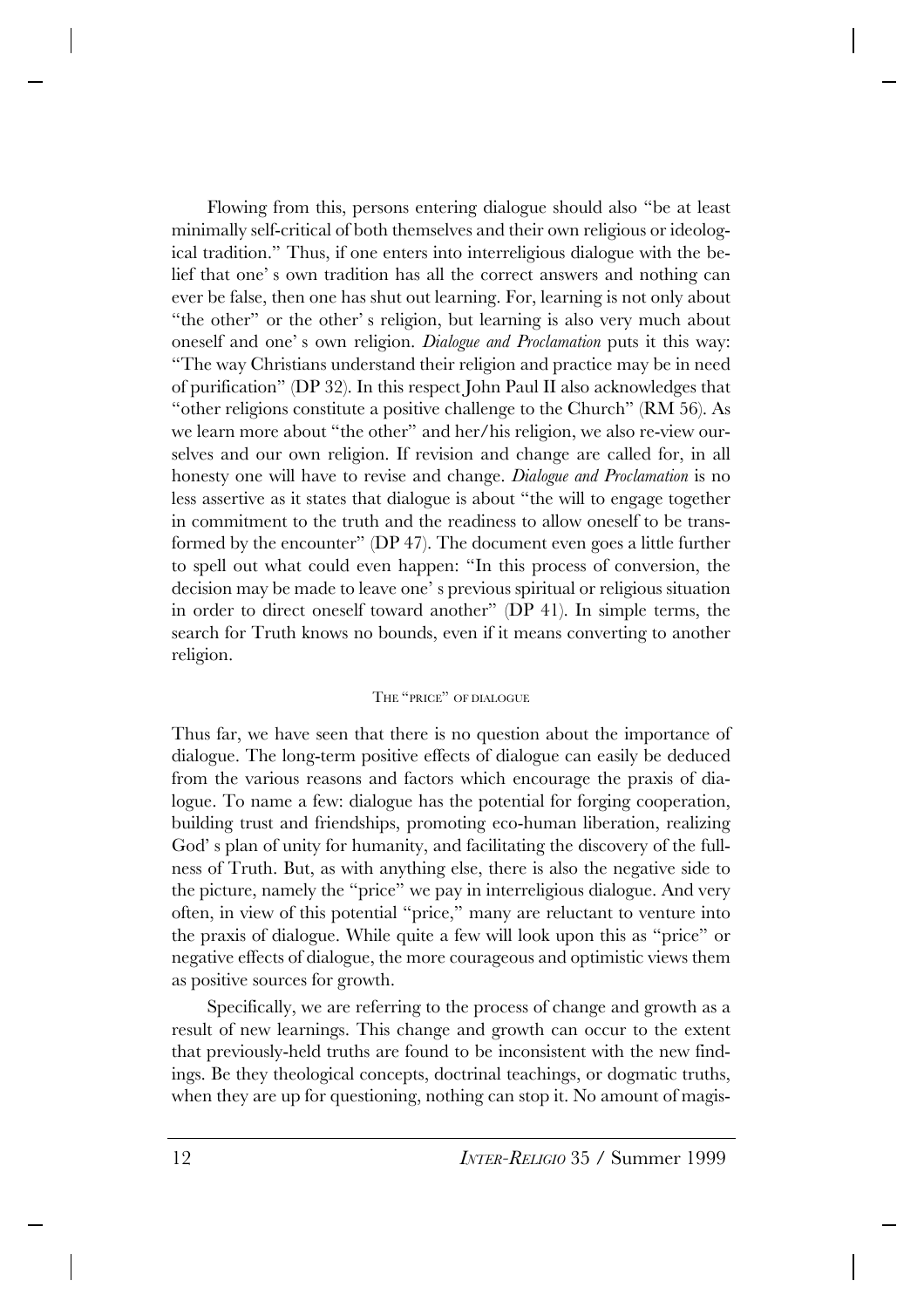terial warnings will stop one from raising these questions. It is a matter of conscience. It is part and parcel of the discovery of Truth. Felix Wilfred puts it strongly: "A critical reflection on the praxis of dialogue is bound to lead us to the conclusion that traditional theological frameworks can no more meaningfully integrate into themselves the new experiences, nor adequately respond to new questions and problems that continue to emerge."

In the theological realm, questions concerning Christology, pneumatology, ecclesiology, the theology of religions, the Kingdom of God, the concept of salvation, the understanding of mission are all significant issues which have come up over the years. One need only look at the volumes and volumes of books written on issues such as the nature of salvation, the uniqueness of Christ, the possibility of other incarnations, the relationship between the Kingdom of God and the Church, the debate on mission versus dialogue, to acknowledge that the issues are far from resolved. Even the Vatican views on the importance of dialogue, cited in the previous section, are far from conclusive. To be sure, there are as many quotes found within the very same documents, such as *Dialogue and Proclamation* and *Redemptoris Missio,* to suggest that ambiguity still resides in the Vatican with regard the notion of dialogue, evangelization, proclamation, salvation, Kingdom of God, etc.. For example, while acknowledging that dialogue is imperative and an integral aspect of evangelization, the Vatican is quick to point out that proclamation is even more important. Or, while acknowledging the possibility of salvation in other religions, the constitutive role of Christ and the Church is also asserted.

We therefore see that dialogue is not such a clear-cut option. While on the one hand the Church officially encourages it, on the other there are powerful currents which try to hold it back. It is because the "price" for some is too high that they have reservations about its import. Felix Wilfred has a chapter in his book entitled "Dialogue gasping for breath?" and in it suggests that dialogue "is getting suffocated and constricted by the narrowness of the theological ambit in which it is moving."

## THE PROSPECTS OF DIALOGUE

By now, we should be convinced that while dialogue seems to be a fundamental commitment of the Church, especially with Vatican II, it is also an activity viewed with much trepidation and apprehension. It is, as it were, Vatican II being the momentous event where the Church graduated with a baccalaureate degree majoring in dialogue, but is now unsure whether dialogue is what she really wants to get into. Like any fresh graduate entering the work force, the Church will have to feel her way around before she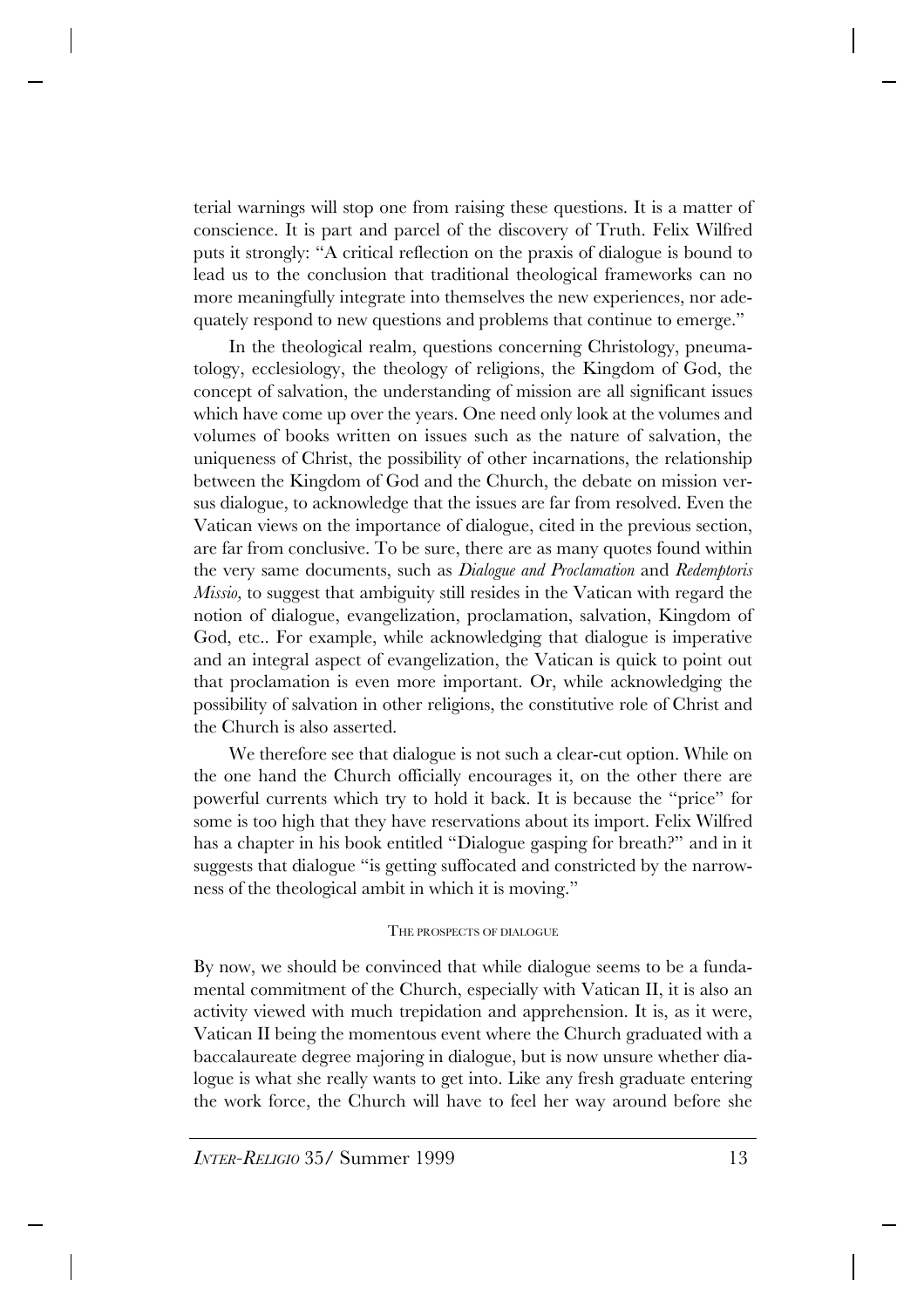finally gets comfortable with the vocation of dialogue. We have to give her time as we remind ourselves that she is in the time between eras, a transition period, a time between parenthesis. Her apprehensions and fears are not totally unfounded. Dialogue is a pretty risky business. Very few dare to tread the path of dialogue.

Few as they are, they are the hope of the future. They have a qualitatively different form of Christian faith. Going by James Fowler's theory of faith development, only those who have reached at least a Stage 5 faith are those most capable of engaging in interreligious dialogue. It is a postconventional form of faith where one has worked through the "either-or" mindset and in order to be comfortable with a "both-and" mentality. One becomes open to multidimensional, relational and organically interdependent forms of truth. Ambiguity and paradox are acceptable features in life as the Stage 5 Faith is appropriately labelled Conjunctive or Paradoxical-Consolidative Faith. Truth need no longer be singular, absolute or final. It can remain relative, tentative, pluralistic and open to Mystery. The Stage 5 person is able to let go of previous securities in order to tread the unknown and the mysterious. S/he arrived at this stage partly as a result of the "leaving-home" experience, leaving behind temporarily beliefs, practices, and traditions. S/he then is open to entering into new "homes," to listen to new forms of beliefs, experience new forms of practices and invest in new forms of traditions. S/he will be enriched and transformed by these new learnings, and go away with a broader perspective of God, religion, and life in general. The Stage 5 person is the best hope for the future of dialogue. The present few who are engaging in dialogue are paving the way for others to follow. They are the prophets pointing the way to the future.

While Fowler's empirical research concludes that only a very small percentage of adults are currently at Stage 5 Faith, process philosophy, which subscribes to an evolutionary process of the cosmos, predicts that more and more people will evolve to that stage with time. That is to say, in time to come, Stage 5 Faith will be common to humanity as interreligious dialogue will become common activity. With more and more people engaged in the praxis of dialogue, Christianity will then take on new forms. No longer will she live in isolation, for then she will be interacting healthily with the other religions of the world. No longer will she need to consider herself superior, as then she will acknowledge that she is one among many, albeit unique in her own way. No longer will she remain a Western Church with its forms and contents, for then she would have become a genuinely world Church. Put another way, the Catholic Church would then become truly a catholic Church. That moment will be the new *Kairos*. It will be a